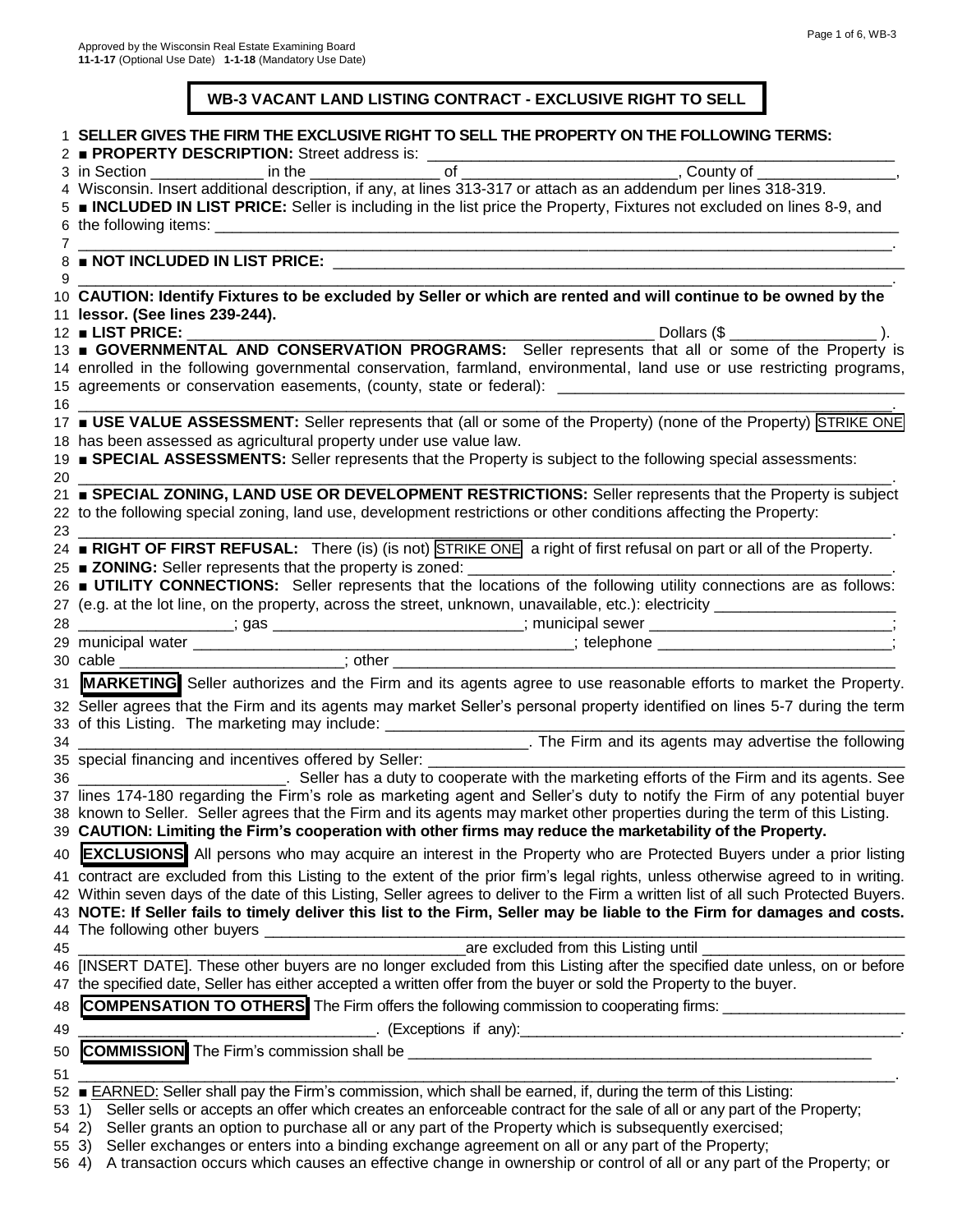- 5) A ready, willing and able buyer submits a bona fide written offer to Seller or the Firm for the Property at, or above,
- the list price and on substantially the same terms set forth in this Listing and the current WB-13 Vacant Land Offer
- to Purchase, even if Seller does not accept the buyer's offer. A buyer is ready, willing and able when the buyer
- submitting the written offer has the ability to complete the buyer's obligations under the written offer.

 The Firm's commission shall be earned if, during the term of the Listing, one owner of the Property sells, conveys, exchanges or options, as described above, an interest in all or any part of the Property to another owner, except by divorce judgment.

 ■ DUE AND PAYABLE: Once earned, the Firm's commission is due and payable in full at the earlier of closing or the date set for closing, even if the transaction does not close, unless otherwise agreed in writing.

- CALCULATION: A percentage commission shall be calculated based on the following, if earned above:
- Under 1) or 2) the total consideration between the parties in the transaction.
- Under 3) or 4) the list price if the entire Property is involved.
- Under 3) if the exchange involves less than the entire Property or under 4) if the effective change in ownership or control involves less than the entire Property, the fair market value of the portion of the Property exchanged or for which there was an effective change in ownership or control.
- Under 5) the total offered purchase price.
- **NOTE: If a commission is earned for a portion of the Property it does not terminate the Listing as to any remaining Property.**

**BUYER FINANCIAL CAPABILITY** The Firm and its agents are not responsible under Wisconsin statutes or regulations to

 qualify a buyer's financial capability. If Seller wishes to confirm a buyer's financial capability, Seller may negotiate inclusion of a contingency for financing, proof of funds, qualification from a lender, sale of buyer's property, or other confirmation in any

offer to purchase or contract.

**LIEN NOTICE** The Firm has the authority under section 779.32 of the Wisconsin Statutes to file a lien for commissions

 or compensation earned but not paid when due against the commercial real estate, or the interest in the commercial real estate, if any, that is the subject of this Listing. "Commercial real estate" includes all real estate except (a) real property containing 8 or fewer dwelling units, (b) real property that is zoned for residential purposes and that does not

contain any buildings or structures, and (c) real property that is zoned for agricultural purposes.

# **DISCLOSURE TO CLIENTS**

 Under Wisconsin law, a brokerage firm (hereinafter firm) and its brokers and salespersons (hereinafter agents) owe certain duties to all parties to a transaction:

- (a) The duty to provide brokerage services to you fairly and honestly.
- (b) The duty to exercise reasonable skill and care in providing brokerage services to you.
- (c) The duty to provide you with accurate information about market conditions within a reasonable time if you request it, unless disclosure of the information is prohibited by law.
- (d) The duty to disclose to you in writing certain Material Adverse Facts about a property, unless disclosure of the information is prohibited by law. (See lines 245-248.)
- (e) The duty to protect your confidentiality. Unless the law requires it, the firm and its agents will not disclose your confidential information or the confidential information of other parties. (See lines 151-166.)
- (f) The duty to safeguard trust funds and other property the firm or its agents holds.
- (g) The duty, when negotiating, to present contract proposals in an objective and unbiased manner and disclose the
- advantages and disadvantages of the proposals.

#### **BECAUSE YOU HAVE ENTERED INTO AN AGENCY AGREEMENT WITH A FIRM, YOU ARE THE FIRM'S CLIENT. A FIRM OWES ADDITIONAL DUTIES TO YOU AS A CLIENT OF THE FIRM:**

- (a) The firm or one of its agents will provide, at your request, information and advice on real estate matters that affect your transaction, unless you release the firm from this duty.
- (b) The firm or one of its agents must provide you with all material facts affecting the transaction, not just Adverse Facts.
- (c) The firm and its agents will fulfill the firm's obligations under the agency agreement and fulfill your lawful requests that are within the scope of the agency agreement.
- (d) The firm and its agents will negotiate for you, unless you release them from this duty.
- (e) The firm and its agents will not place their interests ahead of your interests. The firm and its agents will not, unless required by law, give information or advice to other parties who are not the firm's clients, if giving the information or advice is contrary to your interests.

 If you become involved in a transaction in which another party is also the firm's client (a "multiple representation relationship"), different duties may apply.

#### **MULTIPLE REPRESENTATION RELATIONSHIPS AND DESIGNATED AGENCY**

 ■ A multiple representation relationship exists if a firm has an agency agreement with more than one client who is a party in the same transaction. If you and the firm's other clients in the transaction consent, the firm may provide services through designated agency, which is one type of multiple representation relationship.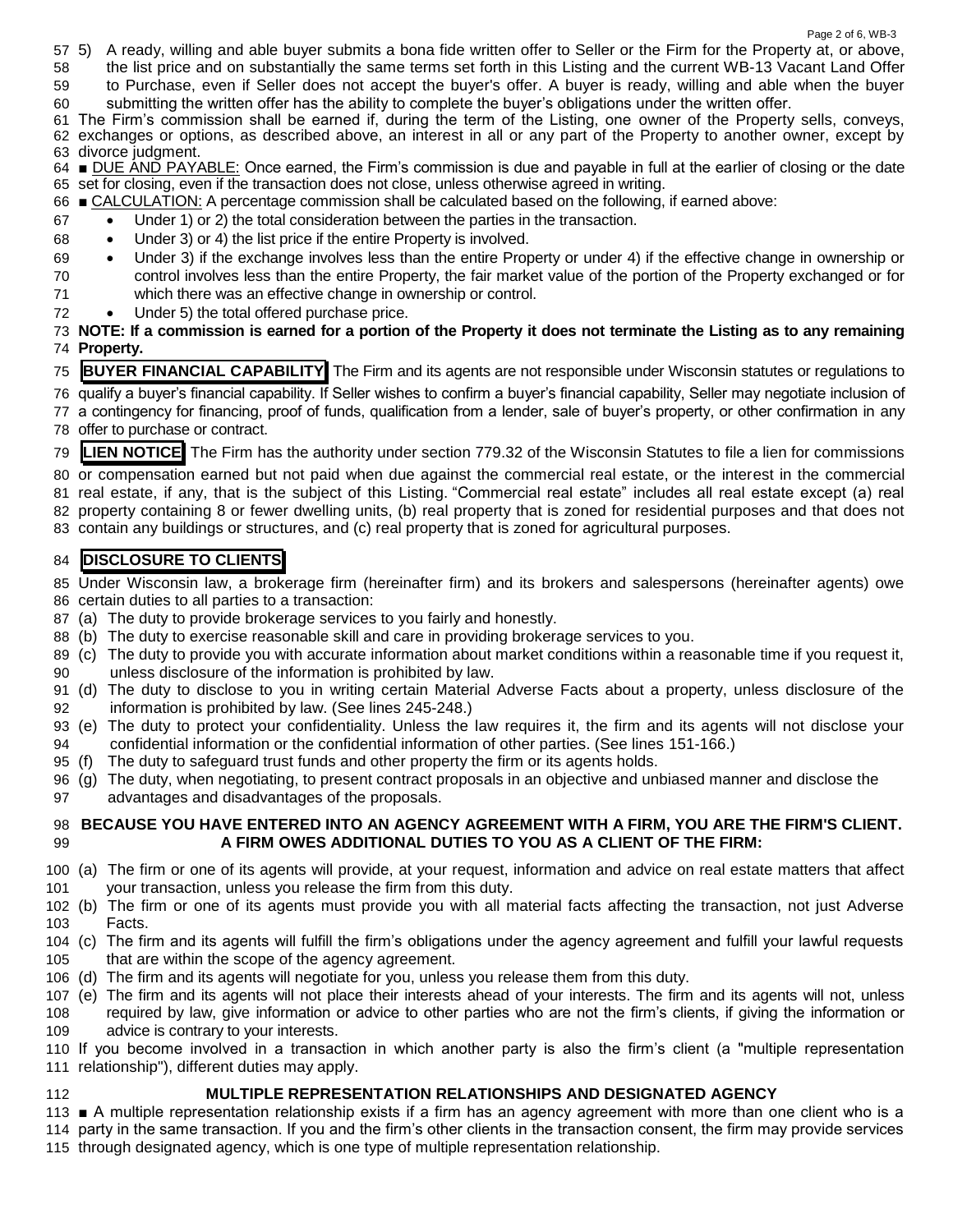■ Designated agency means that different agents with the firm will negotiate on behalf of you and the other client or clients in the transaction, and the firm's duties to you as a client will remain the same. Each agent will provide information, opinions, and advice to the client for whom the agent is negotiating, to assist the client in the negotiations. Each client will be able to receive information, opinions, and advice that will assist the client, even if the information, opinions, or advice gives the client advantages in the negotiations over the firm's other clients. An agent will not reveal any of your confidential information to another party unless required to do so by law.

Page 3 of 6, WB-3

 ■ If a designated agency relationship is not authorized by you or other clients in the transaction you may still authorize or reject a different type of multiple representation relationship in which the firm may provide brokerage services to more than one client in a transaction but neither the firm nor any of its agents may assist any client with information, opinions, and advice which may favor the interests of one client over any other client. Under this neutral approach, the same agent may represent more than one client in a transaction.

 ■ If you do not consent to a multiple representation relationship the firm will not be allowed to provide brokerage services to more than one client in the transaction.

### **CHECK ONLY ONE OF THE THREE BELOW:**

**The same firm may represent me and the other party as long as the same agent is not representing us** both. (multiple representation relationship with designated agency)

**The same firm may represent me and the other party**, but the firm must remain neutral regardless if one or more different agents are involved. (multiple representation relationship without designated agency)

 The same firm cannot represent both me and the other party in the same transaction. (I reject multiple representation relationships)

 **NOTE: All clients who are parties to this agency agreement consent to the selection checked above. You may modify this selection by written notice to the firm at any time. Your firm is required to disclose to you in your agency agreement the commission or fees that you may owe to your firm. If you have any questions about the commission or fees that you may owe based upon the type of agency relationship you select with your firm, you should ask your firm before signing the agency agreement.**

## **SUBAGENCY**

 Your firm may, with your authorization in the agency agreement, engage other firms (subagent firms) to assist your firm by providing brokerage services for your benefit. A subagent firm and the agents associated with the subagent firm will not put their own interests ahead of your interests. A subagent firm will not, unless required by law, provide advice or opinions to other parties if doing so is contrary to your interests.

#### **PLEASE REVIEW THIS INFORMATION CAREFULLY. An agent can answer your questions about brokerage services, but if you need legal advice, tax advice, or a professional home inspection, contact an attorney, tax advisor, or home inspector.**

 This disclosure is required by section 452.135 of the Wisconsin statutes and is for information only. It is a plain language summary of the duties owed to you under section 452.133 (2) of the Wisconsin statutes.

 ■ **CONFIDENTIALITY NOTICE TO CLIENTS:** The Firm and its agents will keep confidential any information given to the Firm or its agents in confidence, or any information obtained by the Firm and its agents that a reasonable person would want to be kept confidential, unless the information must be disclosed by law or you authorize the Firm to disclose particular information. The Firm and its agents shall continue to keep the information confidential after the Firm is no longer providing brokerage services to you.

The following information is required to be disclosed by law:

1) Material Adverse Facts, as defined in section 452.01 (5g) of the Wisconsin statutes (see lines 245-248).

 2) Any facts known by the Firm and its agents that contradict any information included in a written inspection report on the property or real estate that is the subject of the transaction.

 To ensure that the Firm and its agents are aware of what specific information you consider confidential, you may list that information below (see lines 163-164). At a later time, you may also provide the Firm with other information you consider to be confidential.

# **163 CONFIDENTIAL INFORMATION:**

 \_\_\_\_\_\_\_\_\_\_\_\_\_\_\_\_\_\_\_\_\_\_\_\_\_\_\_\_\_\_\_\_\_\_\_\_\_\_\_\_\_\_\_\_\_\_\_\_\_\_\_\_\_\_\_\_\_\_\_\_\_\_\_\_\_\_\_\_\_\_\_\_\_\_\_\_\_\_\_\_\_\_\_\_\_\_\_\_\_\_\_\_\_\_. **NON-CONFIDENTIAL INFORMATION** (The following may be disclosed by the Firm and its agents):

 \_\_\_\_\_\_\_\_\_\_\_\_\_\_\_\_\_\_\_\_\_\_\_\_\_\_\_\_\_\_\_\_\_\_\_\_\_\_\_\_\_\_\_\_\_\_\_\_\_\_\_\_\_\_\_\_\_\_\_\_\_\_\_\_\_\_\_\_\_\_\_\_\_\_\_\_\_\_\_\_\_\_\_\_\_\_\_\_\_\_\_\_\_\_. **COOPERATION, ACCESS TO PROPERTY OR OFFER PRESENTATION** The parties agree that the Firm and its

 agents will work and cooperate with other firms and agents in marketing the Property, including firms acting as subagents (other firms engaged by the Firm - see lines 141-145) and firms representing buyers. Cooperation includes providing access to the Property for showing purposes and presenting offers and other proposals from these firms to Seller. Note any firms with whom the Firm shall not cooperate, any firms or agents or buyers who shall not be allowed to 172 attend showings, and the specific terms of offers which should not be submitted to Seller: \_

\_\_\_\_\_\_\_\_\_\_\_\_\_\_\_\_\_\_\_\_\_\_\_\_\_\_\_\_\_\_\_\_\_\_\_\_\_\_\_\_\_\_\_\_\_\_\_\_\_\_\_\_\_\_\_\_\_\_\_\_\_\_\_\_\_\_\_\_\_\_\_\_\_\_\_\_\_\_\_\_\_\_\_\_\_\_\_\_\_\_\_\_\_\_.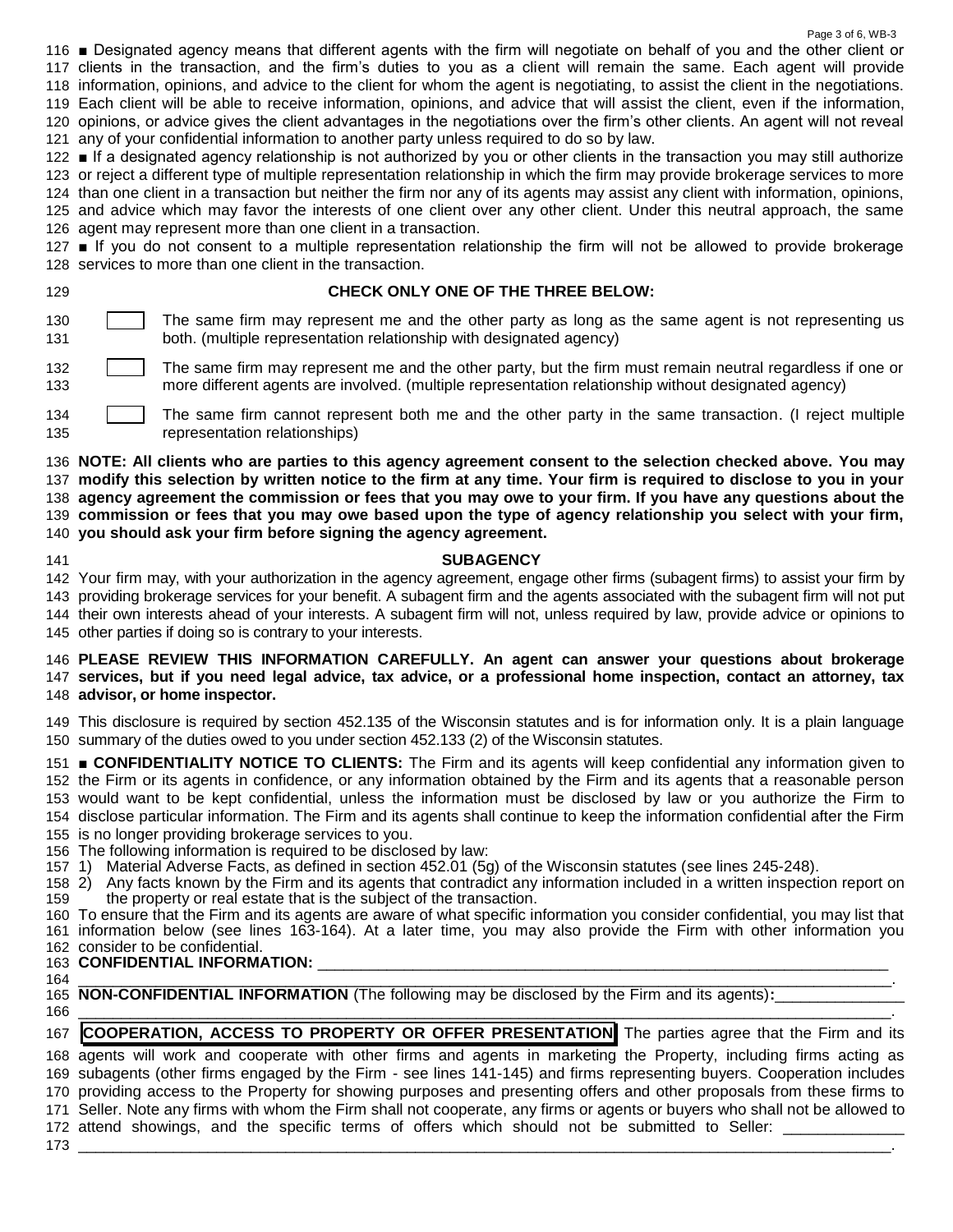Page 4 of 6, WB-3 **SELLER COOPERATION WITH MARKETING EFFORTS** Seller agrees to cooperate with the Firm in the Firm's marketing efforts and to provide the Firm with all records, documents and other material in Seller's possession or control which are required in connection with the sale. Seller authorizes the Firm to do those acts reasonably necessary to effect a sale and Seller agrees to cooperate fully with these efforts which may include use of a multiple listing service, Internet advertising or a lockbox system at the Property. Seller shall promptly refer all persons making inquiries concerning the Property to the Firm and notify the Firm in writing of any potential buyers with whom Seller negotiates or who view the Property with Seller during the term of this Listing. **LEASED PROPERTY** If Property is currently leased and lease(s) will extend beyond closing, Seller shall assign Seller's rights under the lease(s) and transfer all security deposits and prepaid rents (subject to agreed upon prorations) thereunder to buyer at closing. Seller acknowledges that Seller remains liable under the lease(s) unless released by tenant(s). **CAUTION: Seller should consider obtaining an indemnification agreement from buyer for liabilities under the lease(s) unless released by tenants. DISPUTE RESOLUTION** The Parties understand that if there is a dispute about this Listing or an alleged breach, and the parties cannot resolve the dispute by mutual agreement, the parties may consider judicial resolution in court or may consider alternative dispute resolution. Alternative dispute resolution may include mediation and binding arbitration. Should the parties desire to submit any potential dispute to alternative dispute resolution, it is recommended that the parties add such in Additional Provisions or in an Addendum. **EXTENSION OF LISTING** The Listing term is extended for a period of one year as to any Protected Buyer. Upon receipt of a written request from Seller or a firm that has listed the Property, the Firm agrees to promptly deliver to Seller a written list of those buyers known by the Firm and its agents to whom the extension period applies. Should this Listing be terminated by Seller prior to the expiration of the term stated in this Listing, this Listing shall be extended for Protected Buyers, on the same terms, for one year after the Listing is terminated (lines 196-204). **TERMINATION OF LISTING** Neither Seller nor the Firm has the legal right to unilaterally terminate this Listing absent a material breach of contract by the other party. Seller understands that the parties to the Listing are Seller and the Firm. Agents for the Firm do not have the authority to enter into a mutual agreement to terminate the Listing, amend the commission amount or shorten the term of this Listing, without the written consent of the agent(s)' supervising broker. Seller and the Firm agree that any termination of this Listing by either party before the date stated on line 321 shall be effective by the Seller only if stated in writing and delivered to the Firm in accordance with lines 290-312 and effective by the Firm only if stated in writing by the supervising broker and delivered to Seller in accordance with lines 290-312. **CAUTION: Early termination of this Listing may be a breach of contract, causing the terminating party to potentially be liable for damages. VACANT LAND DISCLOSURE REPORT** Seller agrees to complete the vacant land disclosure report provided by the Firm to the best of Seller's knowledge. Seller agrees to amend the report should Seller learn of any Defect(s) after completion of the report but before acceptance of a buyer's offer to purchase. Seller authorizes the Firm and its agents to distribute the report to all interested parties and agents inquiring about the Property and Seller acknowledges that the Firm and its agents have a duty to disclose all Material Adverse Facts as required by law. **SELLER REPRESENTATIONS REGARDING DEFECTS** Seller represents to the Firm that as of the date of this Listing, Seller has no notice or knowledge of any Defects affecting the Property other than those noted on the vacant land disclosure report. **WARNING: IF SELLER REPRESENTATIONS ARE INCORRECT OR INCOMPLETE, SELLER MAY BE LIABLE FOR DAMAGES AND COSTS. OPEN HOUSE AND SHOWING RESPONSIBILITIES** Seller is aware that there is a potential risk of injury, damage

 and/or theft involving persons attending an "individual showing" or an "open house." Seller accepts responsibility for preparing the Property to minimize the likelihood of injury, damage and/or loss of personal property. Seller agrees to hold the Firm and its agents harmless for any losses or liability resulting from personal injury, property damage, or theft occurring during "individual showings" or "open houses" other than those caused by the negligence or intentional wrongdoing of the Firm and its agents. Seller acknowledges that individual showings and open houses may be conducted by licensees other than agents of the Firm, that appraisers and inspectors may conduct appraisals and inspections without being accompanied by agents of the Firm or other licensees, and that buyers or licensees may be present at all inspections and testing and may photograph or videotape Property unless otherwise provided for in additional provisions at lines 313-317 or in an addendum per lines 318-319.

# **DEFINITIONS**

■ ADVERSE FACT: An "Adverse Fact" means any of the following:

- a) A condition or occurrence that is generally recognized by a competent licensee as doing any of the following:
- 1) Significantly and adversely affecting the value of the Property;
- 2) Significantly reducing the structural integrity of improvements to real estate; or
- 3) Presenting a significant health risk to occupants of the Property.

b) Information that indicates that a party to a transaction is not able to or does not intend to meet his or her obligations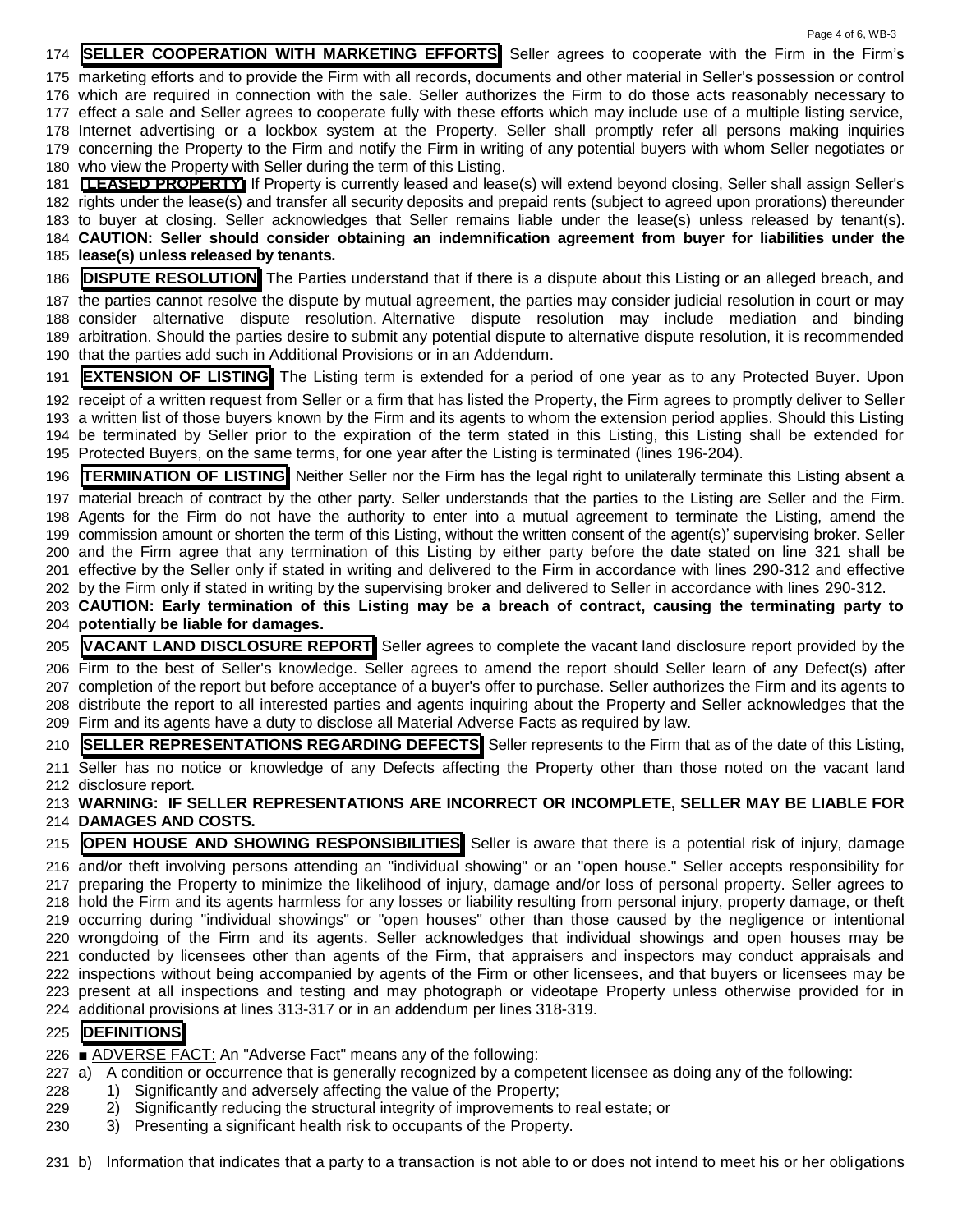under a contract or agreement made concerning the transaction.

 ■ DEADLINES – DAYS: Deadlines expressed as a number of "days" from an event are calculated by excluding the day the event occurred and by counting subsequent calendar days.

235 ■ DEFECT: "Defect" means a condition that would have a significant adverse effect on the value of the Property; that would significantly impair the health or safety of future occupants of the Property; or that if not repaired, removed or replaced would significantly shorten or adversely affect the expected normal life of the premises.

■ FIRM: "Firm" means a licensed sole proprietor broker or a licensed broker business entity.

 ■ FIXTURES: A "Fixture" is an item of property which is physically attached to or so closely associated with land so as to be treated as part of the real estate, including, without limitation, physically attached items not easily removable without damage to the premises, items specifically adapted to the premises, and items customarily treated as fixtures, including, but not limited to, all: perennial crops; garden bulbs; plants; shrubs and trees; and fences; storage buildings on permanent foundations and docks/piers on permanent foundations.

#### **CAUTION: Annual crops are not part of the purchase price unless otherwise agreed.**

 ■ MATERIAL ADVERSE FACT: A "Material Adverse Fact" means an Adverse Fact that a party indicates is of such significance, or that is generally recognized by a competent licensee as being of such significance to a reasonable party, that it affects or would affect the party's decision to enter into a contract or agreement concerning a transaction or affects or would affect the party's decision about the terms of such a contract or agreement.

 ■ PERSON ACTING ON BEHALF OF BUYER: "Person Acting on Behalf of Buyer" shall mean any person joined in interest with buyer, or otherwise acting on behalf of buyer, including but not limited to buyer's immediate family, agents, employees,

 directors, managers, members, officers, owners, partners, incorporators and organizers, as well as any and all corporations, partnerships, limited liability companies, trusts or other entities created or controlled by, affiliated with or owned by buyer, in whole or in part whether created before or after expiration of this Listing.

■ PROPERTY: Unless otherwise stated, "Property" means all property included in the list price as described on lines 2-4.

255 ■ PROTECTED BUYER: Means a buyer who personally, or through any Person Acting on Behalf of Buyer, during the term of this Listing:

- 1) Delivers to Seller or the Firm or its agents a written offer to purchase, exchange or option on the Property during the term of this Listing;
- 2) Views the Property with Seller or negotiates directly with Seller by communicating with Seller regarding any potential terms upon which the buyer might acquire an interest in the Property; or
- 3) Attends an individual showing of the Property or communicates with agents of the Firm or cooperating firms regarding any potential terms upon which the buyer might acquire an interest in the Property, but only if the Firm or its agents deliver the buyer's name to Seller, in writing, no later than three days after the earlier of expiration or termination (lines 196-204) of the Listing. The requirement in 3), to deliver the buyer's name to Seller in writing, may be fulfilled as follows:
- a) If the Listing is effective only as to certain individuals who are identified in the Listing, by the identification of the individuals in the Listing; or,
- b) If a buyer has requested that the buyer's identity remain confidential, by delivery of a written notice identifying the firm or agents with whom the buyer negotiated and the date(s) of any individual showings or other negotiations.
- A Protected Buyer also includes any Person Acting on Behalf of Buyer joined in interest with or otherwise acting on behalf of a Protected Buyer, who acquires an interest in the Property during the extension of listing period as noted on lines 191-195.

 **NON-DISCRIMINATION Seller and the Firm and its agents agree that they will not discriminate against any prospective buyer on account of race, color, sex, sexual orientation as defined in Wisconsin Statutes, Section 111.32(13m), disability, religion, national origin, marital status, lawful source of income, age, ancestry, family status, status as a victim of domestic abuse, sexual assault, or stalking, or in any other unlawful manner.** 

**EARNEST MONEY** If the Firm holds trust funds in connection with the transaction, they shall be retained by the Firm in the

 Firm's trust account. The Firm may refuse to hold earnest money or other trust funds. Should the Firm hold the earnest money, the Firm shall hold and disburse the earnest money funds in accordance with Wis. Stat. Ch. 452 and Wis. Admin. Code Ch. REEB 18. If the transaction fails to close and the Seller requests and receives the earnest money as the total liquidated damages, then upon disbursement to Seller, the earnest money shall be paid first to reimburse the Firm for cash advances made by the Firm on behalf of Seller and one half of the balance, but not in excess of the agreed commission, shall be paid to the Firm as full commission in connection with said purchase transaction and the balance shall belong to Seller. This payment to the Firm shall not terminate this Listing.

 **OCCUPANCY** Unless otherwise provided, Seller agrees to give buyer occupancy of the Property at time of closing. Unless otherwise agreed, Seller agrees to have the Property free of all debris and personal property except for personal property belonging to current tenants, sold to the buyer or left with the buyer's consent.

 **NOTICE ABOUT SEX OFFENDER REGISTRY** You may obtain information about the sex offender registry and persons registered with the registry by contacting the Wisconsin Department of Corrections on the Internet at

[http://www.doc.wi.gov](http://www.doc.wi.gov/) or by telephone at (608)240-5830.